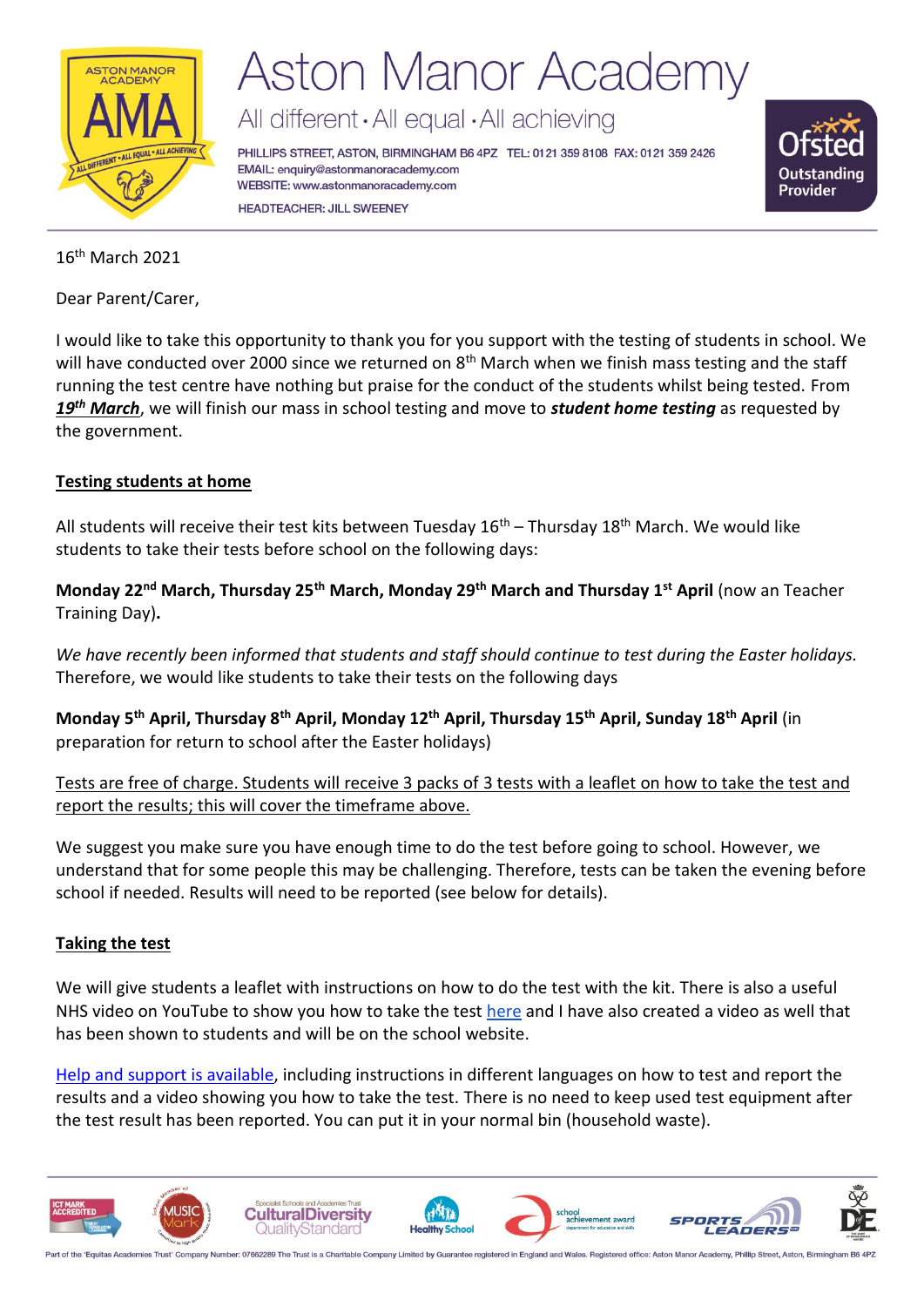

All different · All equal · All achieving

PHILLIPS STREET, ASTON, BIRMINGHAM B6 4PZ TEL: 0121 359 8108 FAX: 0121 359 2426 EMAIL: enquiry@astonmanoracademy.com WEBSITE: www.astonmanoracademy.com **HEADTEACHER: JILL SWEENEY** 



**This does not replace symptomatic testing. If you have symptoms, you should self- isolate immediately, book a [PCR test](https://www.gov.uk/get-coronavirus-test%22%20/t%20%22_blank) and follow [national guidelines.](https://www.nhs.uk/conditions/coronavirus-covid-19/symptoms/%22%20/t%20%22_blank)** 

#### **What should you do after the test?**

The result of each test needs to be reported using the NHS Test & Trace self-report website: [https://www.gov.uk/report-covid19-result.](https://www.gov.uk/report-covid19-result) You will also need to tell the school the result of each test via a [Microsoft Form](https://forms.office.com/r/9KEbMWynTK)

If anyone tests **positive you, your household, any support bubbles you are part of** should self-isolate immediately in line with NHS Test and Trace guidance for 10 days. You need to report your result to both [NHS Test and Trace](https://www.gov.uk/report-covid19-result) and Aston Manor Academy ASAP. You shoul[d order a confirmatory PCR test](https://www.gov.uk/get-coronavirus-test) if you are testing at home. If the result of the test is **unclear (void)** you should do another test.

**Negative and void results** should be reported as mentioned above to both [NHS Test & Trace](https://www.gov.uk/report-covid19-result) and Aston Manor Academy via the [Microsoft Form.](https://forms.office.com/r/9KEbMWynTK) A negative result does not guarantee that you are not carrying the virus. So, you should continue to follow social distancing, and other measures to reduce transmission such as wearing a face mask and regularly washing your hands and observing social distancing.

#### **You need to report each test result**

Whilst I am fully aware of the publicised concerns about the accuracy of Lateral Flow Testing, the more students that take part in testing at home, the increased chance of asymptomatic students being detected, allowing your child and other students to attend school as safely as possible. Testing is just one tool that can be used to maintain safety at Aston Manor Academy. If you are concerned that your child may struggle to take the test at home, we will have a small test centre still open. Further information about this option will be sent out later.

Please contact me if you have any questions or concerns about home testing. Attached below are some Frequently asked questions provided by the Department for Education.

Thank you for your support.

Mr N Turner

Deputy Headteacher



Part of the 'Equitas Academies Trust' Company Number: 07662289 The Trust is a Charitable Company Limited by Guarantee registered in England and Wales. Registered office: Aston Manor Academy, Phillip Street, Aston, Birming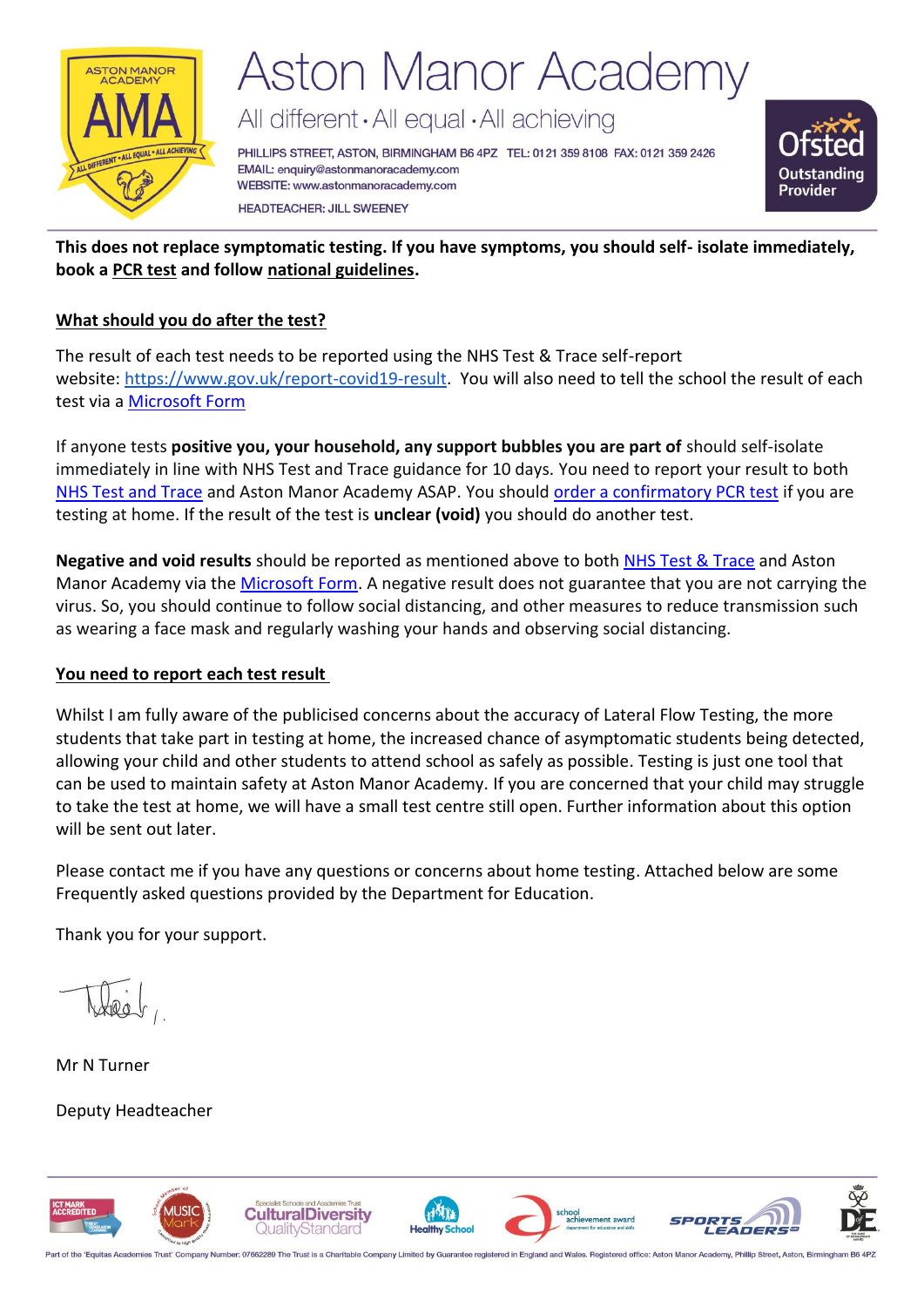

All different · All equal · All achieving

PHILLIPS STREET, ASTON, BIRMINGHAM B6 4PZ TEL: 0121 359 8108 FAX: 0121 359 2426 EMAIL: enquiry@astonmanoracademy.com WEBSITE: www.astonmanoracademy.com **HEADTEACHER: JILL SWEENEY** 



#### **Some frequently asked questions**

#### **Do I need to give consent?**

Students and parents do not give written consent to take part in the home testing programme. Please read the information below on how personal information and test results are shared and the privacy notice

Once you open the kit you should take and report the results of the tests to [NHS Test & Trace](https://www.gov.uk/report-covid19-result) and Aston Manor Academy regardless of the result (positive, negative, or void) via a [Microsoft Form](https://forms.office.com/r/9KEbMWynTK)

#### **Can my child take the test themselves?**

Students aged 18 and over should do the test themselves and report the result, with help if they need it.

Students aged 12-17 should do the test themselves with adult supervision. The adult may help the student to take the test if they need support.

Students aged 11 must be tested by an adult and the adult must report the result.

#### **Reporting problems or issues with testing**

If there is an issue with the test kit, for example something is missing, please report it by calling **119** and please also tell the school.

If an accident or injury happens whilst using the test kit, please seek medical care by calling 111 (or 999 if it is an emergency). Please also report what happened using this website: [https://coronavirus](https://coronavirus-yellowcard.mhra.gov.uk/)[yellowcard.mhra.gov.uk/](https://coronavirus-yellowcard.mhra.gov.uk/) 

#### **What type of tests will be used?**

We will be sending home Lateral Flow Device (LFD) tests. They are a fast and simple way to test people who do not have symptoms of COVID-19, but who may still be spreading the virus.

The tests are easy to use and give results in 30 minutes.

Further information: [https://www.gov.uk/guidance/understanding-lateral-flow-antigen-testing-for-people](https://www.gov.uk/guidance/understanding-lateral-flow-antigen-testing-for-people-without-symptoms)[without-symptoms](https://www.gov.uk/guidance/understanding-lateral-flow-antigen-testing-for-people-without-symptoms)

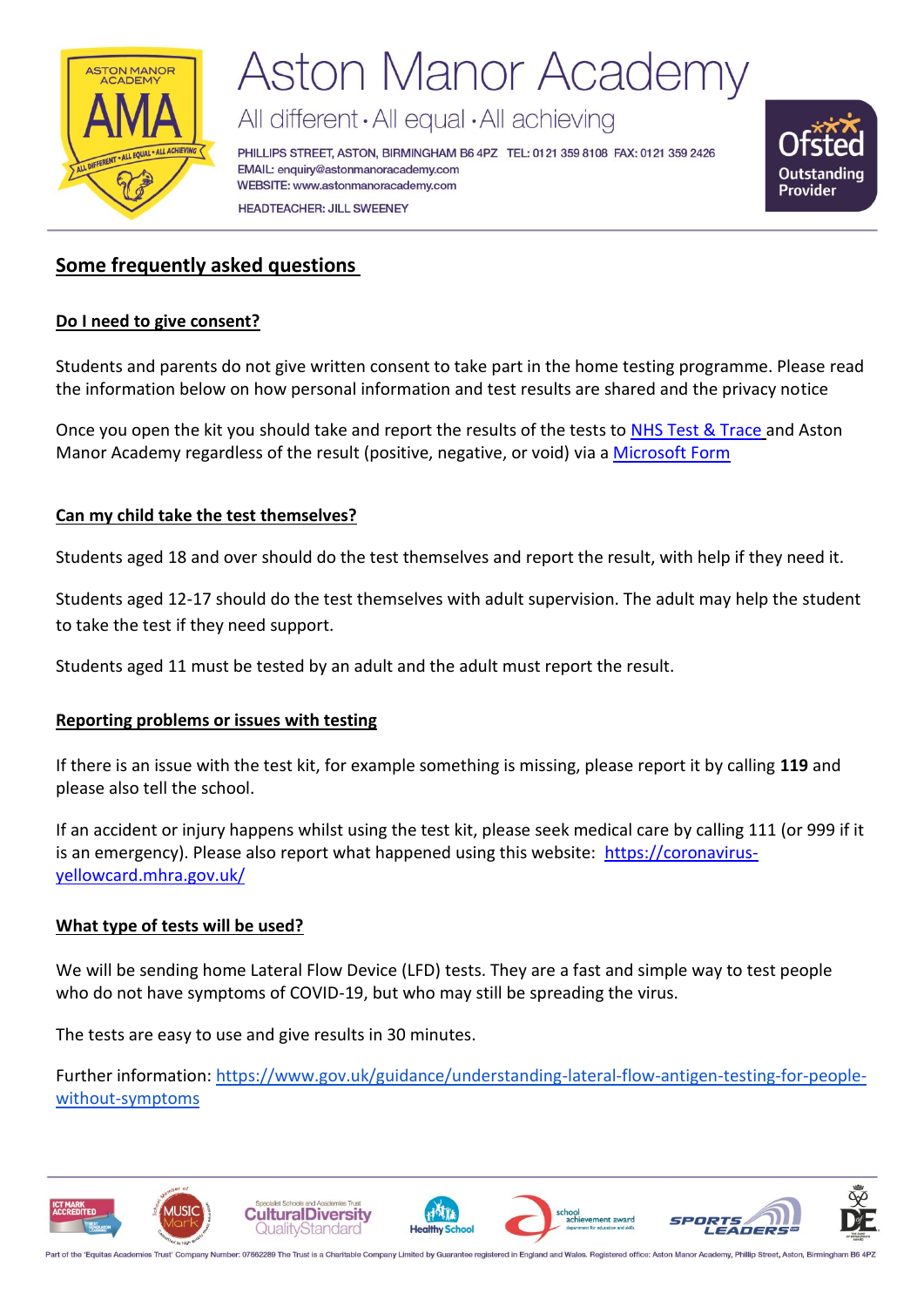

All different · All equal · All achieving

PHILLIPS STREET, ASTON, BIRMINGHAM B6 4PZ TEL: 0121 359 8108 FAX: 0121 359 2426 EMAIL: enquiry@astonmanoracademy.com WEBSITE: www.astonmanoracademy.com **HEADTEACHER: JILL SWEENEY** 



#### **Are LFD tests accurate?**

Lateral Flow Devices identify people who are likely to be infectious. These  individuals tend to spread the virus to many people and so identifying them through this test is important. 

These tests have been widely and successfully used to detect COVID-19 in asymptomatic individuals and are approved by the Medicines and Healthcare products Regulatory Agency (MHRA). The speed and convenience of the tests supports the detection of the virus in asymptomatic individuals, who would not otherwise have got tested.

The tests are highly specific, with low chance of false positives. They are also very sensitive and are able to identify the majority of the most infectious yet asymptomatic individuals. Extensive evaluation has been carried out on the tests and it shows that they are both accurate and sensitive enough to be used in the community for screening and surveillance purposes. 

It is important to remember that these tests are only an aid to help stop the spread of the virus and you should continue to follow other guidance such as on wearing face coverings and social distancing. 

#### **How are LFD tests different to PCR tests?**

There are 2 main types of test to check if you have coronavirus:

- polymerase chain reaction (PCR) tests check for the genetic material (RNA) of the virus in the sample - you send the sample for processing at a lab
- lateral flow device (LFD) tests detect proteins called 'antigens' produced by the virus

LFD tests give rapid results, in 30 minutes after taking the test.

#### **Do I need to send the test to a lab?**

No. The LFDs supplied do not need to be sent to a laboratory to get a result and can give a quick result in around 30 minutes. Guidance on self-testing is contained in the 'Instructions for Use' leaflet, which comes with the test kit. There is also a useful video to show you how to take the test [here.](https://www.youtube.com/watch?v=S9XR8RZxKNo&list=PLvaBZskxS7tzQYlVg7lwH5uxAD9UrSzGJ&index=1)

#### **Can I or someone else in my household use a test kit sent home from school?**

No, however whole families and households with primary school, secondary school, and college age children, including childcare and support bubbles, will be able to test themselves twice every week from home.